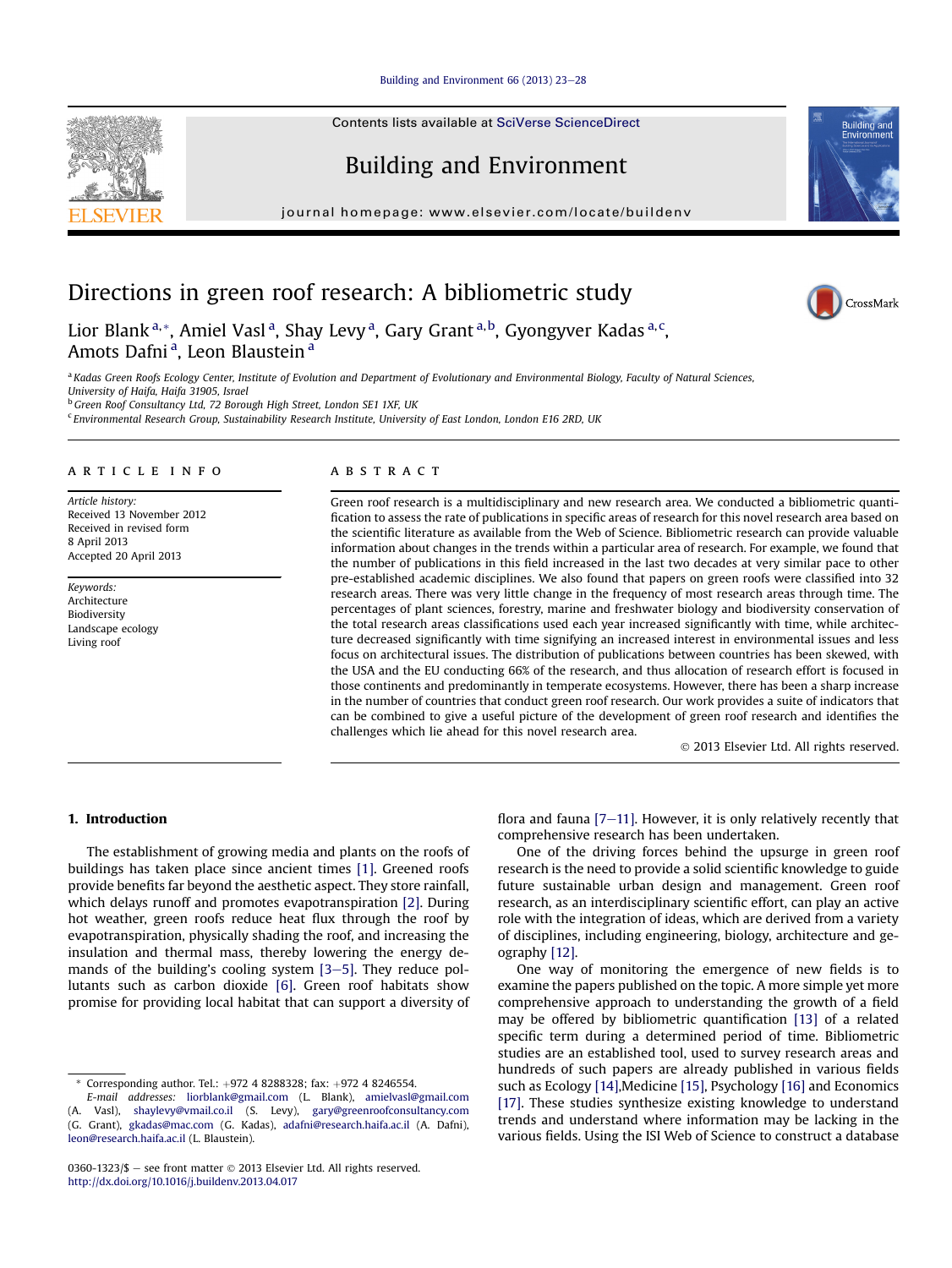of all the papers published on green roofs in the last two decades, the objectives of this work were to (1) portray the change in the yearly rate of publication in green roofs research, (2) identify the most studied research areas in green roof research, (3) characterize some essential trends in green roof research in terms of research areas and studied systems, and (4) identify the challenges which lie ahead in green roof research. Compared to more established research areas, green roofs is a relatively young research area. However, research in this field is on-going in the last two decades and we believe that this bibliometric approach can provide a thorough and unbiased overview which will help in evaluating past directions and recognizing areas that have been overlooked.

### 2. Methods

We used the ISI Web of Science ([http://www.isiknowledge.com\)](http://www.isiknowledge.com) to search for peer-reviewed journal papers on green roofs. Specifically, we used the search terms "green roof\*", "living roof\*", gründach, "ecological roof\*", "roof garden\*", "turf roof\*" and "sod roof\*".

We searched the literature published on this database on green roofs to extract (1) the total number of publications listed each year, (2) the geographical locations of authors, and (3) research areas. Clarifying the geographical distribution of the authors allows us to categorize the climatic conditions and the ecosystems that papers are considering.

It is important to note that not all green roof research will be captured by the Web of Science. Research may be reported in websites, in languages other than English (e.g. there is an extensive literature in German starting from the early 1960s) and some conference proceedings or technical reports not indexed by the Web of Science. However, the peer-review process serves to some extent as a reasonable filter for rigorous scientific work.

A bibliographic database consisting of 300 references was produced in Endnote X2. In order to compare the yearly trend in the number of publications to another newly emerging field, we compared the trend we found for green roofs research to the trends for landscape ecology research, which is also an emerging field of research over recent decades [18,19]. A major and continuous growth in green roof research began in 1992. Therefore, we checked also the trend from 1993 to 2012 and in parallel, the corresponding trend of the first 20 years in landscape ecology research  $(1977-$ 1996). We plotted the yearly change in the number of publications for these two disciplines and compared the slopes after fitting a linear trend line.

We also used the research areas categories provided by the Web of Science. These categories were assigned at the level of individual publication. Each publication can be assigned to more than one research area. For each year starting from 2001 (prior to this year, there were only one or two publications each year in green roof research) we recorded the number of articles assigned to each category. We used the country of affiliation of authors for assigning geographical distribution of papers.

For evaluating possible changes in the frequency of research areas over time, we used Spearman rank correlation coefficient [20], a non-parametric measure of correlation. It was used here to test the strength and direction of the relationship between the frequency of a research area and time.  $P < 0.05$  was considered statistically significant.

## 3. Results

Publications on green roofs appeared only sporadically in the late 1960s and during the 1970s (Fig. 1). Until 1992 only four publications were listed by ISI. The number of papers steadily increased from the early 90 s, reaching 74 papers published in 2012.



Fig. 1. Yearly rate of publication in green roofs research (upper graph) compared to landscape ecology research (lower graph).  $\alpha_{all}$  represent the slope over all years while  $\alpha_{20}$ represent the slope of only the first 20 years: 1993-2012 and 1977-1996 for green roofs research and landscape ecology, respectively.